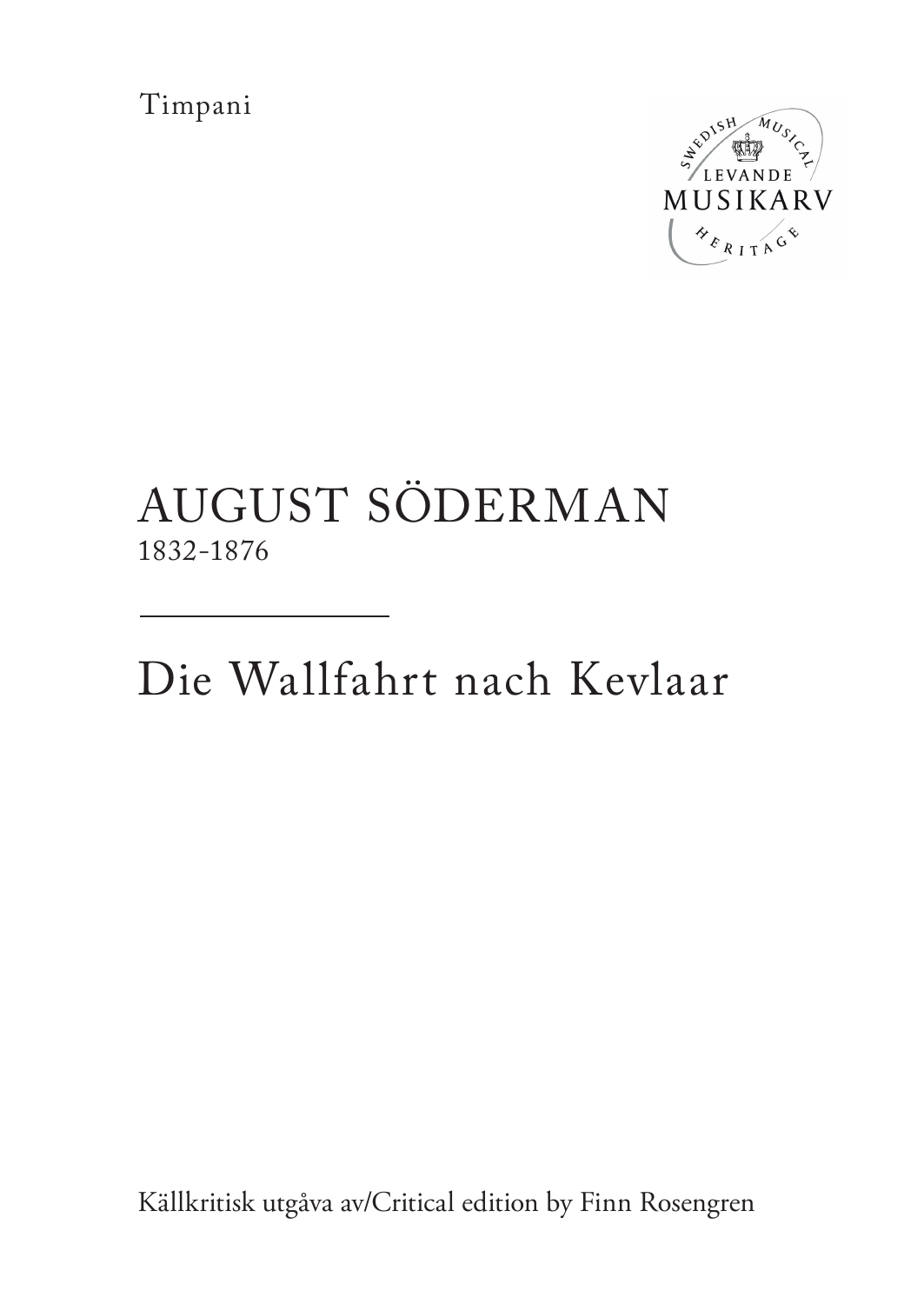MUSIKARV  $\left( \begin{array}{c} \mathcal{B}_{k_{1}+1} & \mathcal{B}_{k_{2}+1} \\ \mathcal{B}_{k_{1}+1} & \mathcal{B}_{k_{2}+1} \end{array} \right)$ 

## Die Wallfahrt nach Kevlaar

I



Swedish Musical Heritage, Kungl. Musikaliska akademien, Stockholm 2015. Public domain. www.levandemusikarv.se